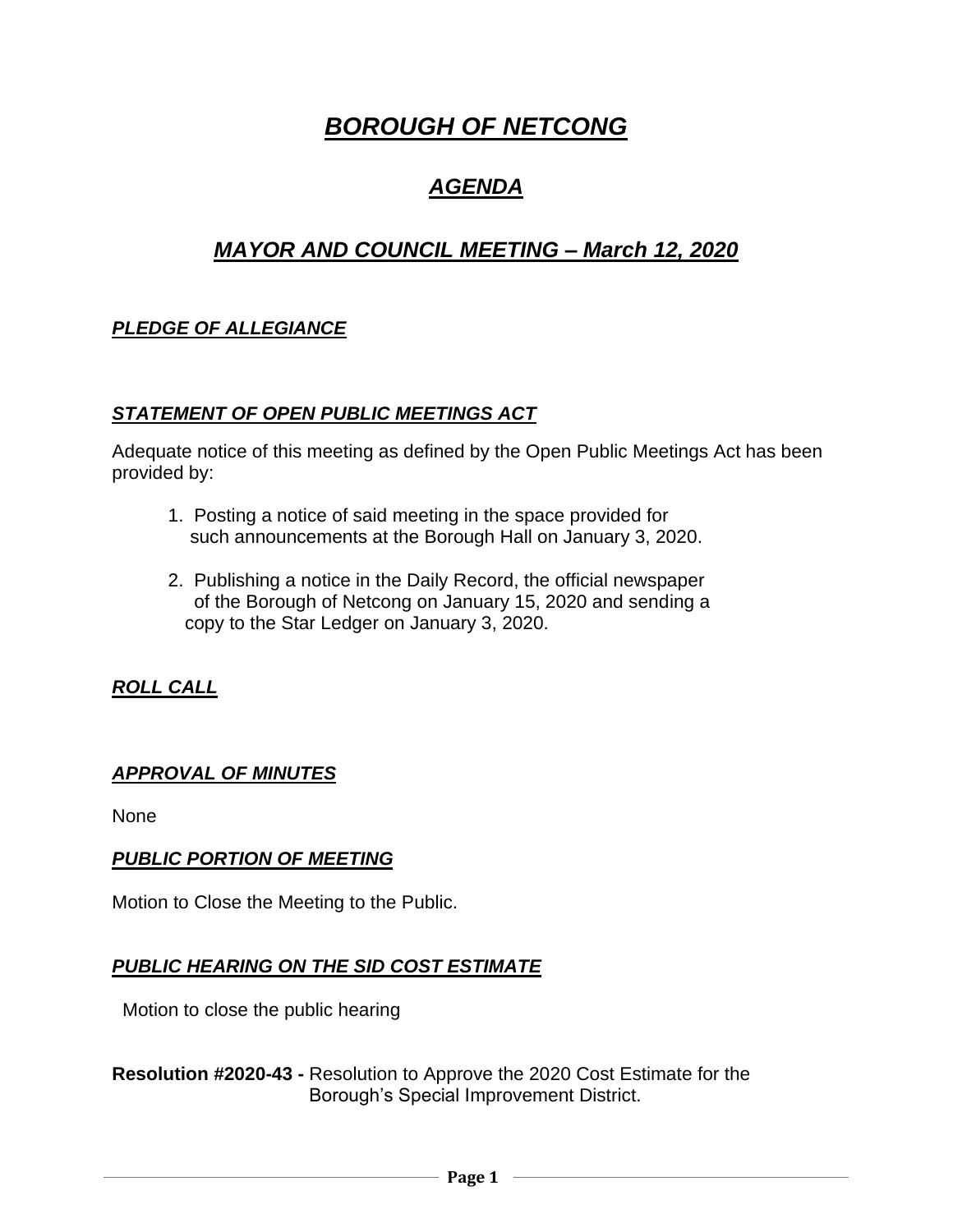### *ORDINANCE ADOPTIONS*

**1. Ordinance 2020-2- AN ORDINANCE AUTHORIZING THE POLICE CHIEF TO EXECUTE AN APPLICATION FOR A CHARITABLE SOLICITATION PERMIT FOR AMERICAN LEGION AMBULANCE CORP OF STANHOPE/NETCONG'S "COIN DROP" ON JUNE 5 TH, JUNE 6 TH 2020 AND ON SEPTEMBER 11 TH, AND SEPTEMBER 12 th, 2020 AT THE INTERSECTIONS OF ALLEN STREET AND LEDGEWOOD AVENUE AND MAIN STREET AND ROUTE 46 IN THE BOROUGH OF NETCONG, COUNTY OF MORRIS, STATE OF NEW JERSEY**

Motion to Read Ordinance 2020-2 - by Title Only on Second Reading and a Hearing Held Thereon

Motion to Close Public Hearing.

Motion to Adopt Ordinance #2020-2

#### **2. Ordinance 2020-3- ORDINANCE OF THE BOROUGH OF NETCONG, COUNTY OF MORRIS AND STATE OF NEW JERSEY AUTHORIZING AND APPROVING A FINANCIAL AGREEMENT BETWEEN THE BOROUGH OF NETCONG AND CROWN WALK URBAN RENEWAL, LLC, FOR PROPERTY KNOWN AS BLOCK 19, LOT 14 PURSUANT TO THE LONG-TERM TAX EXEMPTION LAW (***N.J.S.A.* **40A:20-1** *et seq***.)**

Motion to Read Ordinance 2020-3 - by Title Only on Second Reading and a Hearing Held Thereon

Motion to Close Public Hearing.

Motion to Adopt Ordinance #2020-3

#### **3. Ordinance 2020-4- AN ORDINANCE ADOPTING THE REDEVELOPMENT PLAN FOR BLOCK 28, LOTS 15, 16, 17, 18, 19, 20 & 21 IN THE BOROUGH OF NETCONG**

Motion to Read Ordinance 2020-4 - by Title Only on Second Reading and a Hearing Held Thereon

Motion to Close Public Hearing.

Motion to Adopt Ordinance #2020-4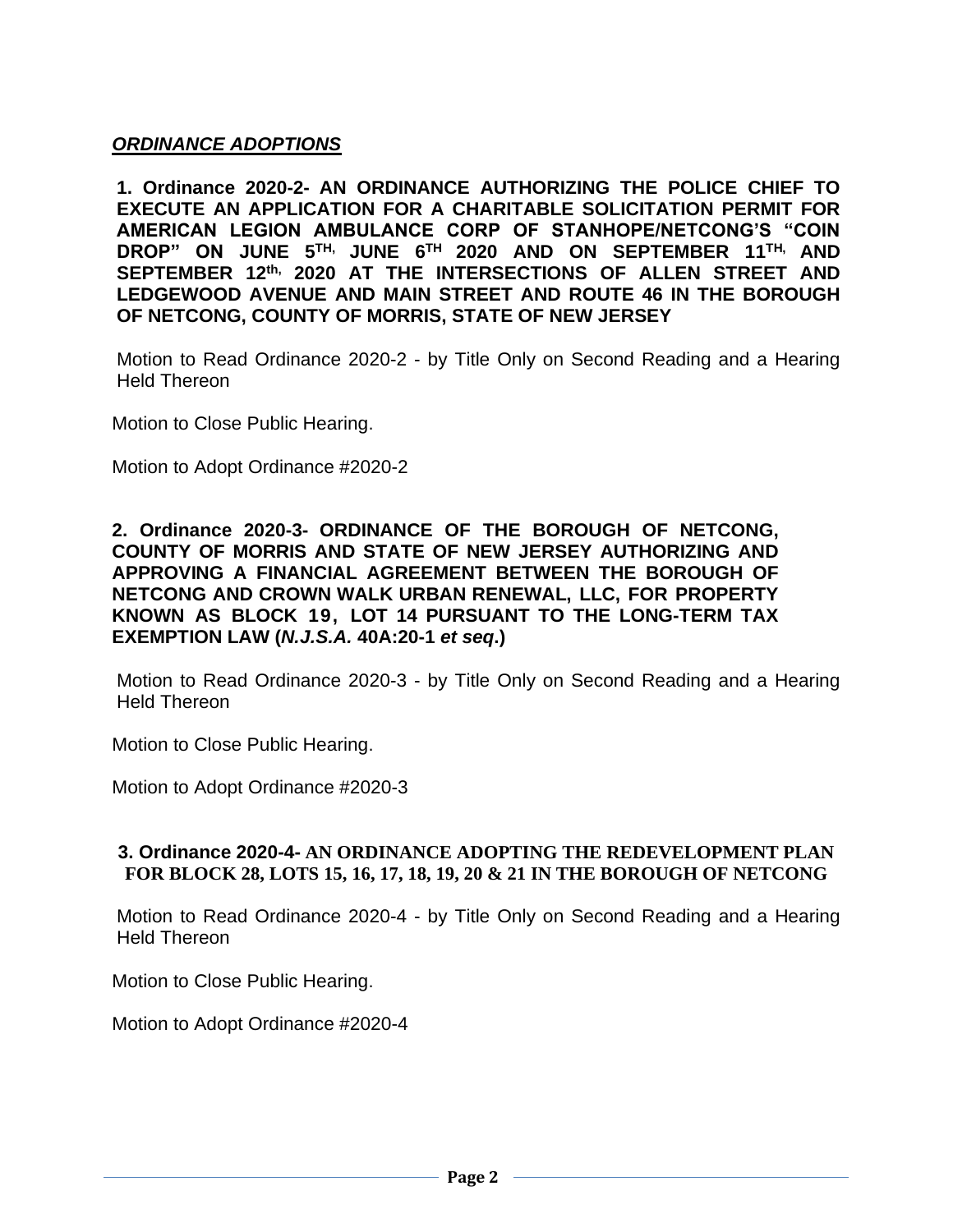## *CORRESPONDENCE*

None

## *BOROUGH ADMINISTRATOR REPORT*

Presented at the March 5<sup>th</sup> meeting.

#### *COMMITTEE REPORTS*

| Finance & Insurance:                                                                     | E. Still     | J. Sylvester |
|------------------------------------------------------------------------------------------|--------------|--------------|
| Economic Development:                                                                    | R. Hathaway  | E. Still     |
| <b>Public Safety:</b><br>(Police, Fire, Rescue)                                          | J. Sylvester | E. Koster    |
| Dept. of Public<br>Works & Utilities:                                                    | E. Koster    | R. Hathaway  |
| Recreation:                                                                              | J. Albensi   | T. Laureys   |
| <b>Public Services:</b><br>(Human Services<br>Recycling & Solid<br><b>Waste Disposal</b> | T. Laureys   | J. Albensi   |

### *OLD BUSINESS*

None

# *NEW BUSINESS*

None

## *PRIVILEGE OF THE FLOOR TO THE COUNCIL*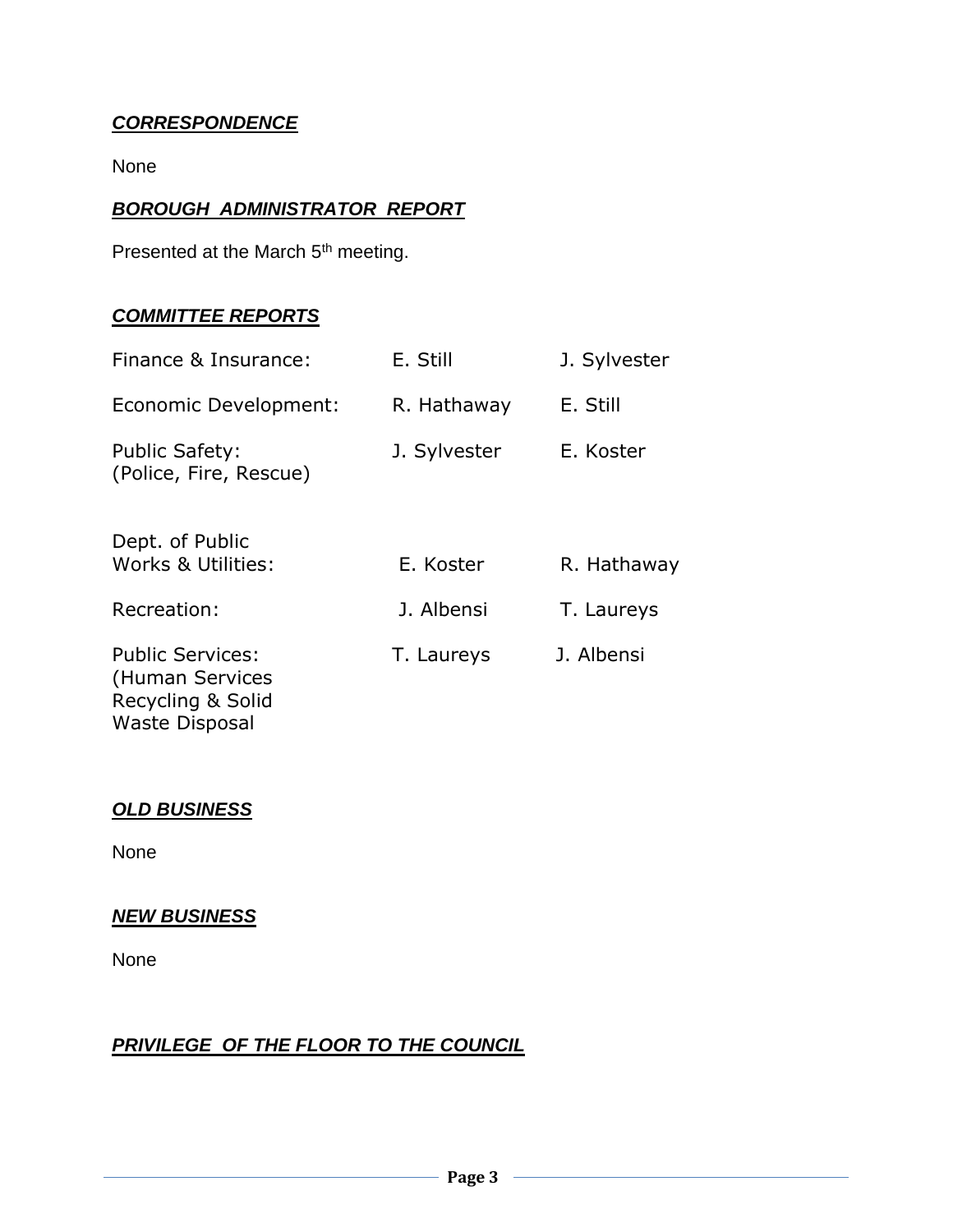#### *MAYOR'S COMMENTS*

#### *RESOLUTIONS*

**1. Resolution #2020-44** RESOLUTION AUTHORIZING THE EXECUTION AND DELIVERY OF THE LOAN AGREEMENTS TO BE EXECUTED BY THE BOROUGH OF NETCONG AND EACH OF THE NEW JERSEY INFRASTRUCTURE BANK AND THE STATE OF NEW JERSEY, ACTING BY AND THROUGH THE NEW JERSEY DEPARTMENT OF ENVIRONMENTAL PROTECTION, AND FURTHER AUTHORIZING THE EXECUTION AND DELIVERY OF AN ESCROW AGREEMENT, ALL PURSUANT TO THE SFY 2020 NEW JERSEY WATER BANK FINANCING PROGRAM

**2. Resolution #2020-45** RESOLUTION COMBINING TWO AUTHORIZATIONS OF BONDS INTO A SINGLE ISSUE, DETERMINING THE FORM AND OTHER DETAILS OF NOT EXCEEDING \$3,200,000 WATER UTILITY BONDS, SERIES 2020, OF THE BOROUGH OF NETCONG, IN THE COUNTY OF MORRIS, NEW JERSEY, AND PROVIDING FOR THEIR SALE TO THE NEW JERSEY INFRASTRUCTURE BANK AND THE STATE OF NEW JERSEY PURSUANT TO THE SFY 2020 NEW JERSEY WATER BANK FINANCING PROGRAM

**3. Resolution #2020-46** – Approving Amended Change Order No.1 to the Contract with William J. Guarini, Inc. in the Amount of 12,935.10 for Installation of New Water Meters.

#### *PROCLAMATIONS*

1. **Proclamation** – Eagle Scout David Magrini

#### *ORDINANCE INTRODUCTIONS*

**1***.***Ordinance 2020-6***-* ORDINANCE TO EXCEED THE MUNICIPAL BUDGET APPROPRIATION LIMITS AND TO ESTABLISH A CAP BANK (N.J.S.A. 40A: 4-45.14)

Motion to Introduce Ordinance #2020-6 and Read by Title Only.